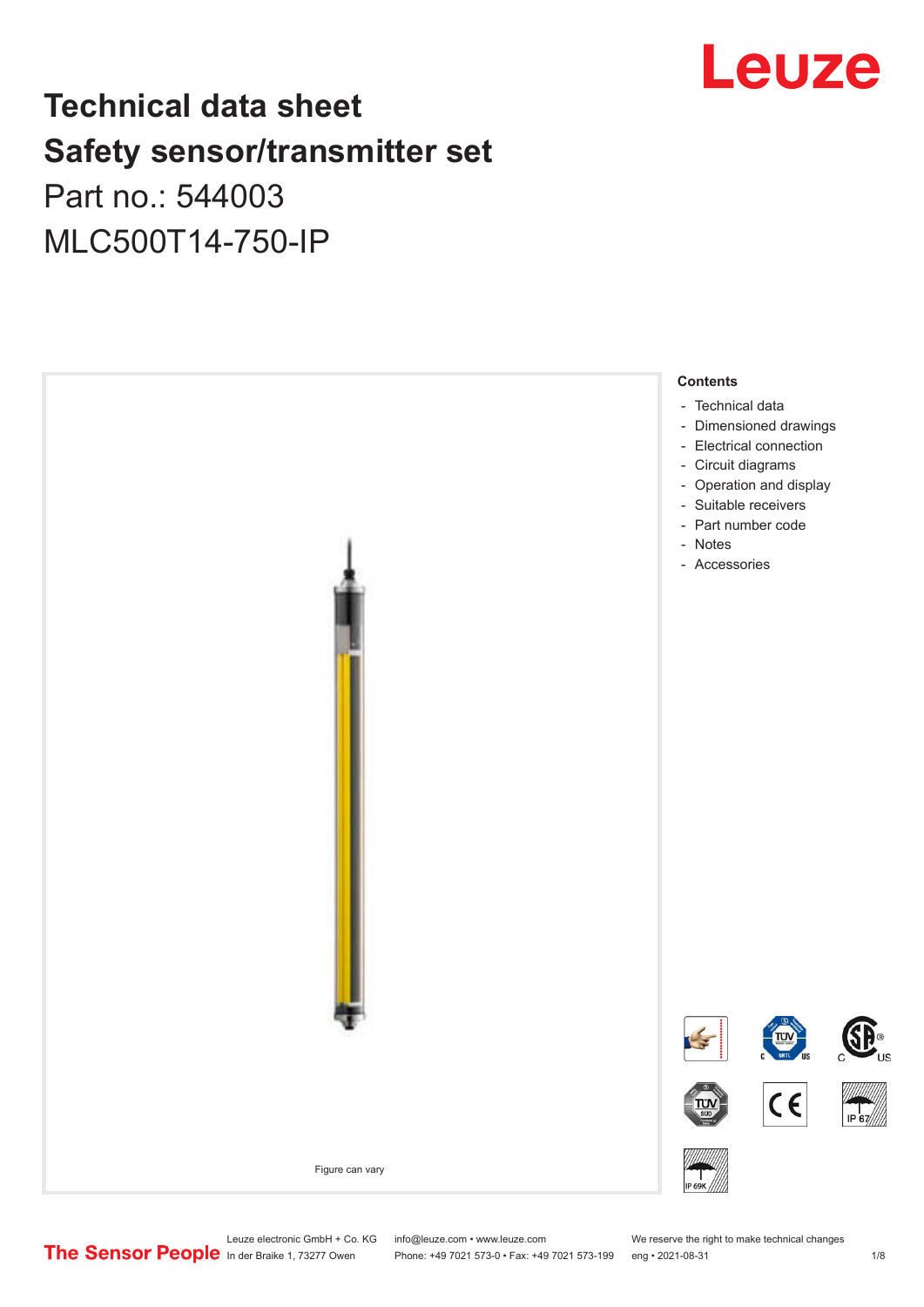### <span id="page-1-0"></span>**Technical data**

#### **Basic data**

| <b>Series</b>    | <b>MLC 500</b>        |
|------------------|-----------------------|
| Device type      | Transmitter           |
| Contains         | 2x BT-IP swivel mount |
| Application      | Finger protection     |
| <b>Functions</b> |                       |

**Functions** Range reduction

Transmission channel changeover

#### **Characteristic parameters**

| <b>Type</b>                 | 4. IEC/EN 61496          |
|-----------------------------|--------------------------|
| SIL                         | 3. IEC 61508             |
| <b>SILCL</b>                | 3, IEC/EN 62061          |
| Mission time T <sub>M</sub> | 20 years, EN ISO 13849-1 |

**Protective field height** 750 mm **Operating range** 0 ... 4.8 m

#### **Protective field data**

| <b>Resolution</b>              | $14 \text{ mm}$ |
|--------------------------------|-----------------|
| <b>Protective field height</b> | 750 mr          |
| <b>Operating range</b>         | 04.8            |

#### **Optical data**

| Synchronization                 | Optical between transmitter and receiver     |
|---------------------------------|----------------------------------------------|
| Light source                    | LED, Infrared                                |
| Wavelength                      | 940 nm                                       |
| <b>Transmitted-signal shape</b> | Pulsed                                       |
| LED risk group                  | Exempt group (in acc. with EN<br>62471:2008) |

#### **Electrical data**

| <b>Protective circuit</b>          | Overvoltage protection  |
|------------------------------------|-------------------------|
|                                    | Short circuit protected |
|                                    |                         |
| Performance data                   |                         |
| Supply voltage U <sub>B</sub>      | 24 V, DC, -20  20 %     |
| Current consumption, max.          | $50 \text{ mA}$         |
| <b>Fuse</b>                        | 2 A semi time-lag       |
|                                    |                         |
| <b>Inputs</b>                      |                         |
| Number of digital switching inputs | 1 Piece(s)              |
|                                    |                         |
| <b>Switching inputs</b>            |                         |
| <b>Type</b>                        | Digital switching input |
| Switching voltage high, min.       | 18 V                    |
| Switching voltage low, max.        | 2.5V                    |
| Switching voltage, typ.            | 22.5 V                  |
| Voltage type                       | <b>DC</b>               |
|                                    |                         |
| <b>Connection</b>                  |                         |
| <b>Number of connections</b>       | 1 Piece(s)              |
|                                    |                         |
| <b>Connection 1</b>                |                         |
| <b>Function</b>                    | Machine interface       |
| <b>Type of connection</b>          | Cable with connector    |
| Cable langth                       | $4500 \, \mathrm{mm}$   |

| <b>Type of connection</b> | Cable with connector |
|---------------------------|----------------------|
| Cable length              | 15,000 mm            |
| <b>Sheathing material</b> | <b>PVC</b>           |
| <b>Thread size</b>        | M <sub>12</sub>      |
| <b>Material</b>           | Metal                |
| No. of pins               | $5$ -pin             |
|                           |                      |

#### **Cable properties Permissible conductor cross section, typ.** 0.25 mm² **Length of connection cable, max.** 100 m **Permissible cable resistance to load, max.** 200 Ω **Mechanical data Dimension (Ø x L)** 52.5 mm x 950 mm **Housing material** Metal **Metal housing Aluminum Lens cover material Community Contract Plastic / PMMA Material of end caps** Diecast zinc **Net weight** 900 g **Housing color** Yellow, RAL 1021 **Type of fastening** Swivel mount **Protective tube PMMA** clear **Material of end caps** V4A stainless steel (1.4404) **Material of clamping cylinder** PA 6 **Material of pressure-equalization membrane** PA 6 **Cable gland material** PA 6 **Operation and display Type of display** LED **Number of LEDs** 2 Piece(s) **Environmental data** Ambient temperature, operation 0 ... 55 °C **Ambient temperature, storage** -30 ... 70 °C **Relative humidity (non-condensing)** 0 ... 95 % **Certifications Degree of protection** IP 65 IP 66 IP 67 IP 69K **Protection class III Certifications** c CSA US c TÜV NRTL US S Mark TÜV Süd **Vibration resistance** 50 m/s<sup>2</sup> **Shock resistance** 100 m/s<sup>2</sup> **US patents** US 6,418,546 B **Classification**

Leuze

| <b>Customs tariff number</b> | 85365019 |
|------------------------------|----------|
| eCl@ss 5.1.4                 | 27272704 |
| $eC/\omega$ ss 8.0           | 27272704 |
| eCl@ss 9.0                   | 27272704 |
| eCl@ss 10.0                  | 27272704 |
| eCl@ss 11.0                  | 27272704 |
| <b>ETIM 5.0</b>              | EC002549 |
| <b>ETIM 6.0</b>              | EC002549 |
| <b>ETIM 7.0</b>              | EC002549 |

Leuze electronic GmbH + Co. KG info@leuze.com • www.leuze.com We reserve the right to make technical changes<br>
The Sensor People in der Braike 1, 73277 Owen Phone: +49 7021 573-0 • Fax: +49 7021 573-199 eng • 2021-08-31

Phone: +49 7021 573-0 • Fax: +49 7021 573-199 eng • 2021-08-31 2/8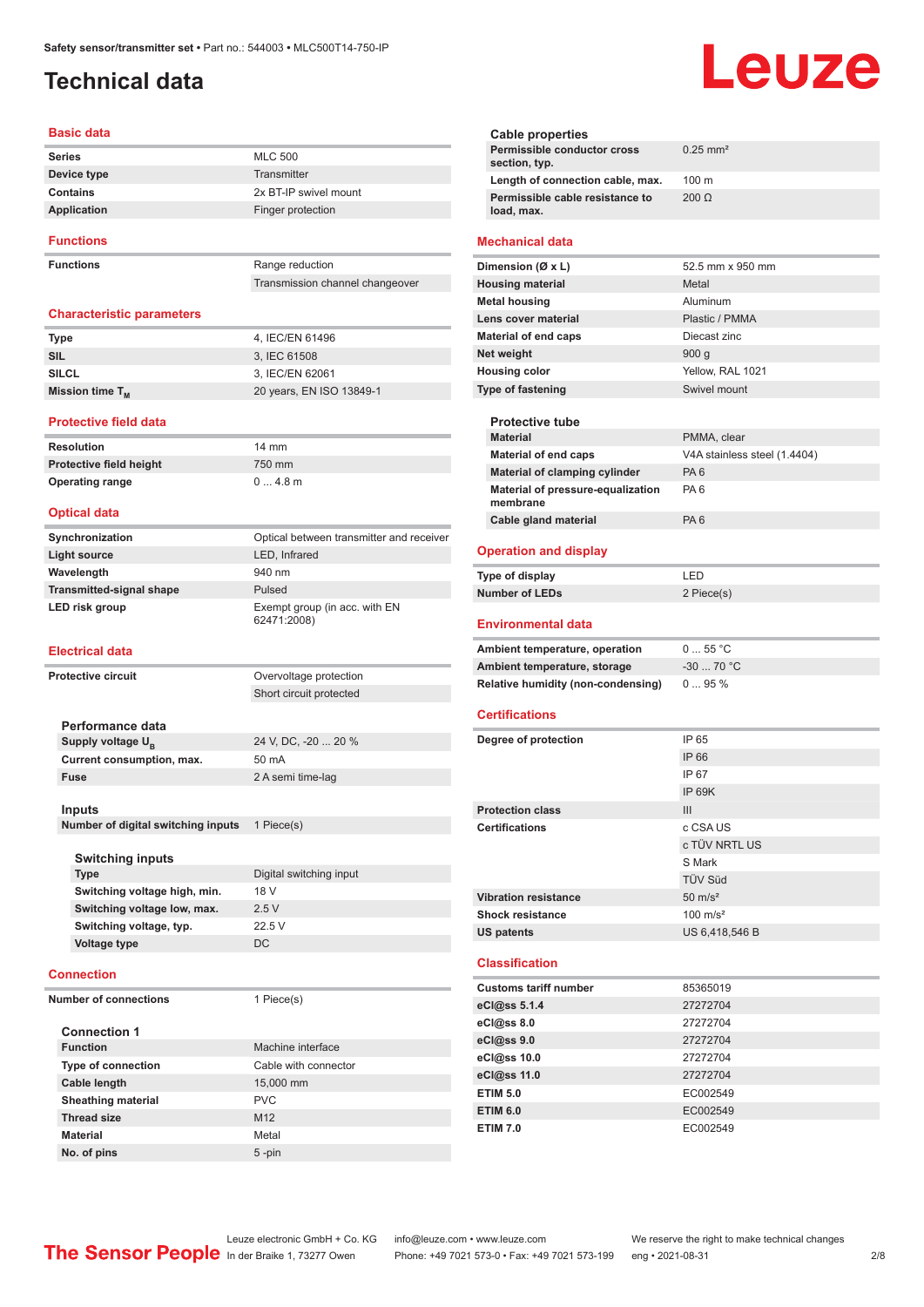### <span id="page-2-0"></span>**Dimensioned drawings**



MLC safety light curtains pre-mounted in the IP protective tube





- a Connection cable
- b Mounting brackets for mounting
- c End caps, stainless steel V4A
- d MLC transmitter
- e IP protective tube

A Total height incl. mounting brackets = 970 mm

- L Spacing of drilled holes for mounting brackets
- $= 950$  mm
- $H_{\text{PEN}}$  Effective protective field height = 750 mm

Leuze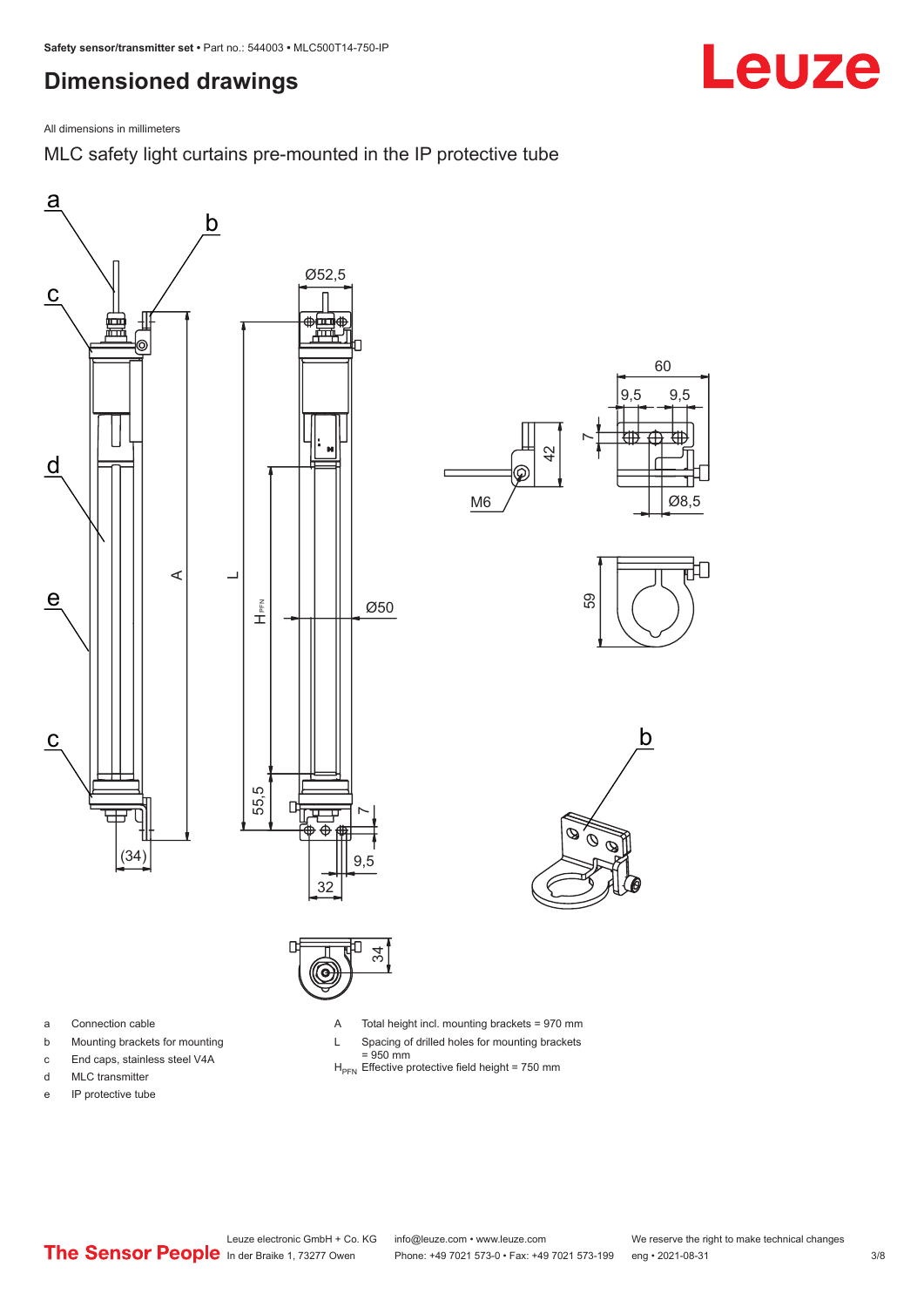#### <span id="page-3-0"></span>**Electrical connection**

#### **Connection 1**

| <b>Function</b>           | Machine interface    |
|---------------------------|----------------------|
| Type of connection        | Cable with connector |
| Cable length              | 15,000 mm            |
| <b>Sheathing material</b> | <b>PVC</b>           |
| Cable color               | <b>Black</b>         |
| <b>Thread size</b>        | M12                  |
| <b>Type</b>               | Male                 |
| <b>Material</b>           | Metal                |
| No. of pins               | $5$ -pin             |
| Encoding                  | A-coded              |
| <b>Connector housing</b>  | <b>FE/SHIELD</b>     |

| Pin | <b>Pin assignment</b> | <b>Conductor color</b> |  |
|-----|-----------------------|------------------------|--|
|     | VIN1                  | <b>Brown</b>           |  |
|     | n.c.                  | White                  |  |
|     | VIN <sub>2</sub>      | <b>Blue</b>            |  |
|     | <b>RNG</b>            | <b>Black</b>           |  |
|     | <b>FE/SHIELD</b>      | Gray                   |  |

# **Circuit diagrams**

Transmission channel C1, reduced range



- 1 VIN1 =  $+24$  V
- $3$  VIN2 = 0 V
- 4 RNG = 0 V or open



上<br>全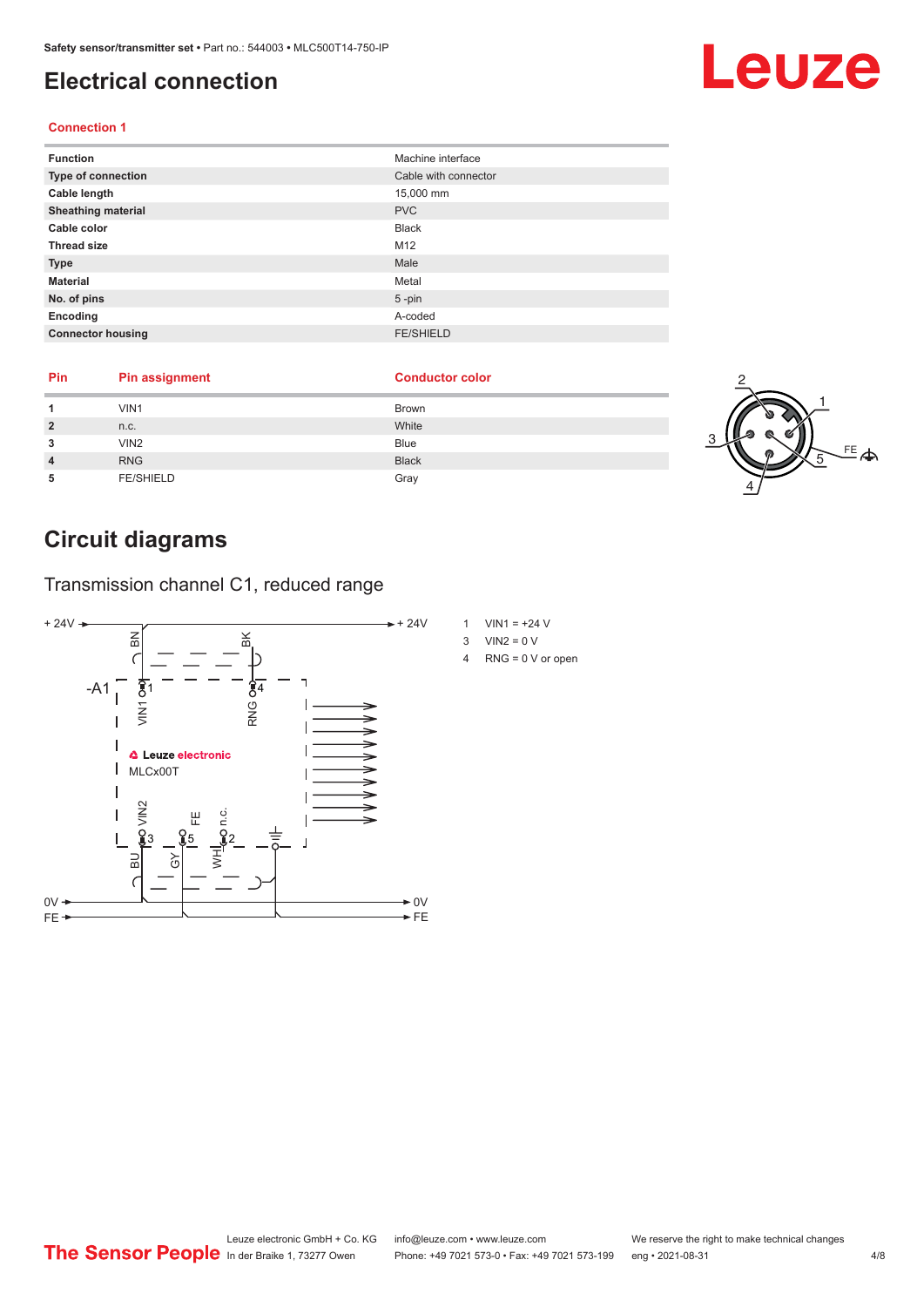#### **Circuit diagrams**

Transmission channel C1, standard range



Transmission channel C2, reduced range



- 1 VIN1 =  $0 V$
- 3  $VIN2 = +24 V$
- 4 RNG = 0 V or open

Leuze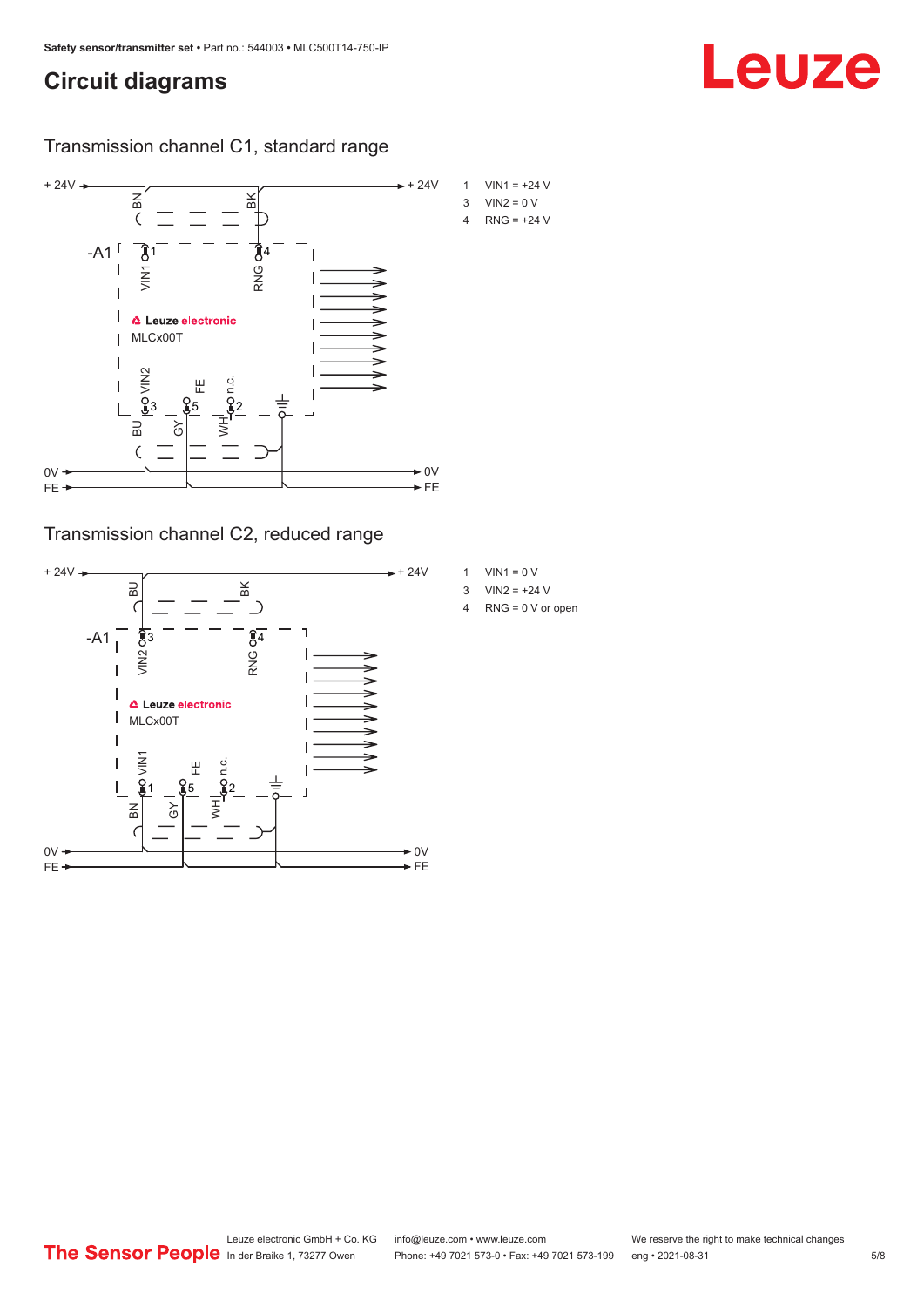#### <span id="page-5-0"></span>**Circuit diagrams**

Transmission channel C2, standard range



# **Operation and display**

| <b>LED</b>     | <b>Display</b>                                | <b>Meaning</b>                                |
|----------------|-----------------------------------------------|-----------------------------------------------|
|                | Off                                           | Device switched off                           |
|                | Red, continuous light                         | Device error                                  |
|                | Green, continuous light                       | Normal operation                              |
| $\overline{2}$ | Green, flashing, 10 s long after switching on | Reduced range selected by the wiring of pin 4 |
|                | Off                                           | Transmission channel C1                       |
|                | Green, continuous light                       | Transmission channel C2                       |

#### **Suitable receivers**

| Part no. | <b>Designation</b> | <b>Article</b>                | <b>Description</b>                                                                                                                                                             |
|----------|--------------------|-------------------------------|--------------------------------------------------------------------------------------------------------------------------------------------------------------------------------|
| 544010   | MLC510R14-750-IP   | Safety sensor/receiver<br>set | Resolution: 14 mm<br>Protective field height: 750 mm<br>Response time: 17 ms<br>Connection: Cable with connector, M12, Metal, 5-pin, 15,000 mm, PVC<br>Function package: Basic |

#### **Part number code**

| Part designation: MLCxyy-za-hhhhei-ooo |                                                                                                                                                                                                                                                                                             |  |  |
|----------------------------------------|---------------------------------------------------------------------------------------------------------------------------------------------------------------------------------------------------------------------------------------------------------------------------------------------|--|--|
| <b>MLC</b>                             | <b>Safety light curtain</b>                                                                                                                                                                                                                                                                 |  |  |
| $\boldsymbol{\mathsf{x}}$              | <b>Series</b><br>3: MLC 300<br>5: MLC 500                                                                                                                                                                                                                                                   |  |  |
| <b>yy</b>                              | <b>Function classes</b><br>00: transmitter<br>01: transmitter (AIDA)<br>02: transmitter with test input<br>10: basic receiver - automatic restart<br>11: basic receiver - automatic restart (AIDA)<br>20: standard receiver - EDM/RES selectable<br>30: extended receiver - blanking/muting |  |  |

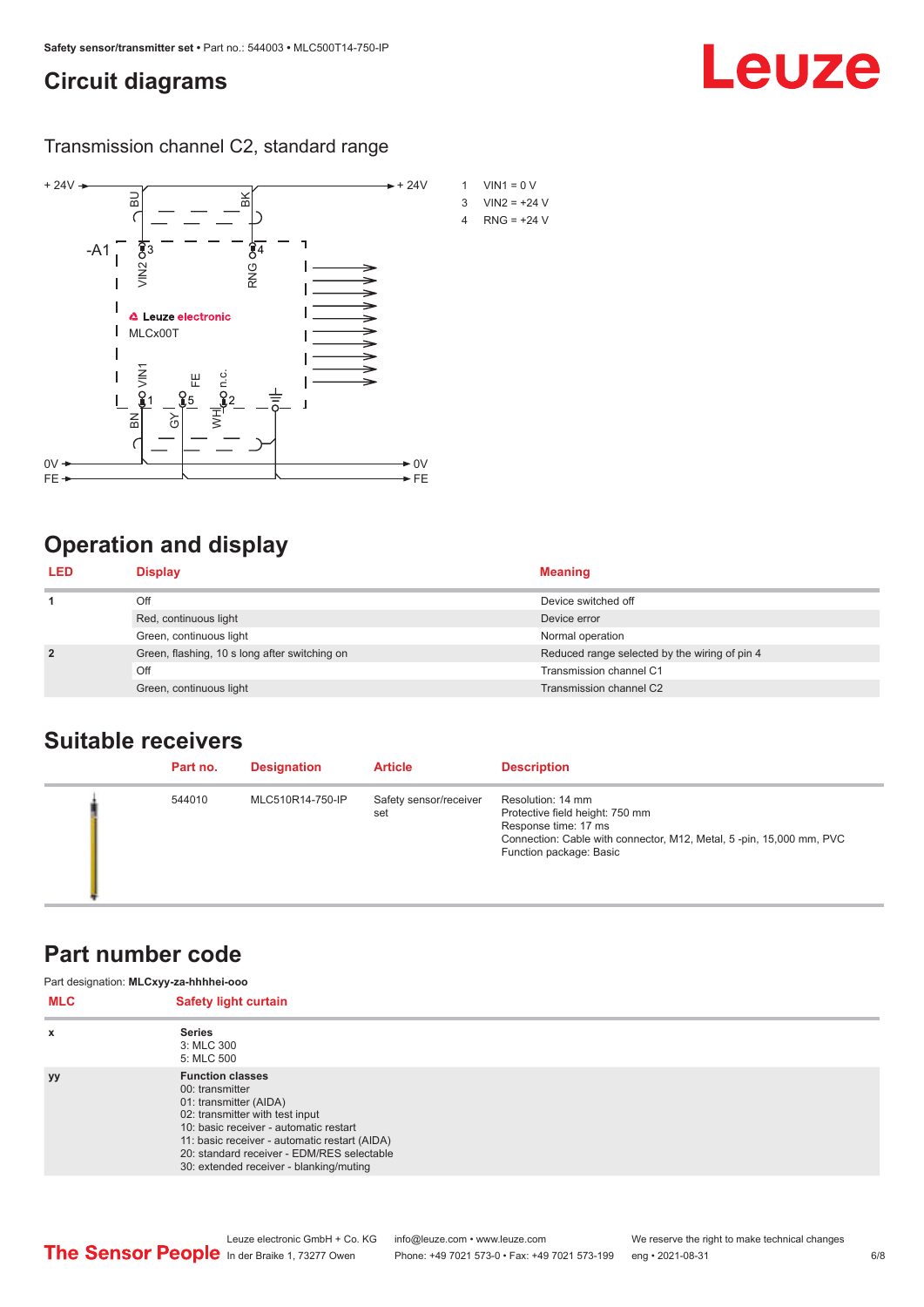### <span id="page-6-0"></span>**Part number code**



| <b>MLC</b> | <b>Safety light curtain</b>                                                                                 |  |  |  |  |
|------------|-------------------------------------------------------------------------------------------------------------|--|--|--|--|
| z          | Device type<br>T: transmitter<br>R: receiver                                                                |  |  |  |  |
| a          | <b>Resolution</b><br>14: 14 mm<br>20:20 mm<br>30:30 mm<br>40:40 mm<br>90: 90 mm                             |  |  |  |  |
| hhhh       | Protective field height<br>150  3000: from 150 mm to 3000 mm                                                |  |  |  |  |
| ${\bf e}$  | <b>Host/Guest (optional)</b><br>H: Host<br>MG: Middle Guest<br>G: Guest                                     |  |  |  |  |
| j.         | Interface (optional)<br>/A: AS-i                                                                            |  |  |  |  |
| 000        | Option<br>/V: high Vibration-proof<br>EX2: explosion protection (zones 2 + 22)<br>SPG: Smart Process Gating |  |  |  |  |
|            | <b>Note</b>                                                                                                 |  |  |  |  |
|            | $\&$ A list with all available device types can be found on the Leuze website at www.leuze.com.             |  |  |  |  |

### **Notes**

**Observe intended use!**  $\%$  The product may only be put into operation by competent persons.  $\%$  Only use the product in accordance with its intended use.

## **Accessories**

#### **Services**

| Part no. | <b>Designation</b> | <b>Article</b>                               | <b>Description</b>                                                                                                                                                                                                                                                                                                                                                                                                                                                                                      |
|----------|--------------------|----------------------------------------------|---------------------------------------------------------------------------------------------------------------------------------------------------------------------------------------------------------------------------------------------------------------------------------------------------------------------------------------------------------------------------------------------------------------------------------------------------------------------------------------------------------|
| S981050  | CS40-I-140         | Safety inspection<br>"Safety light barriers" | Details: Checking of a safety light barrier application in accordance with<br>current standards and quidelines. Inclusion of the device and machine data in<br>a database, production of a test log per application.<br>Conditions: It must be possible to stop the machine, support provided by<br>customer's employees and access to the machine for Leuze employees must<br>be ensured.<br>Restrictions: Travel costs and accommodation expenses charged separately<br>and according to expenditure. |
| S981046  | CS40-S-140         | Start-up support                             | Details: For safety devices including stopping time measurement and initial<br>inspection.<br>Conditions: Devices and connection cables are already mounted, price not<br>including travel costs and, if applicable, accommodation expenses.<br>Restrictions: Max. 2 h., no mechanical (mounting) and electrical (wiring) work<br>performed, no changes (attachments, wiring, programming) to third-party<br>components in the nearby environment.                                                      |